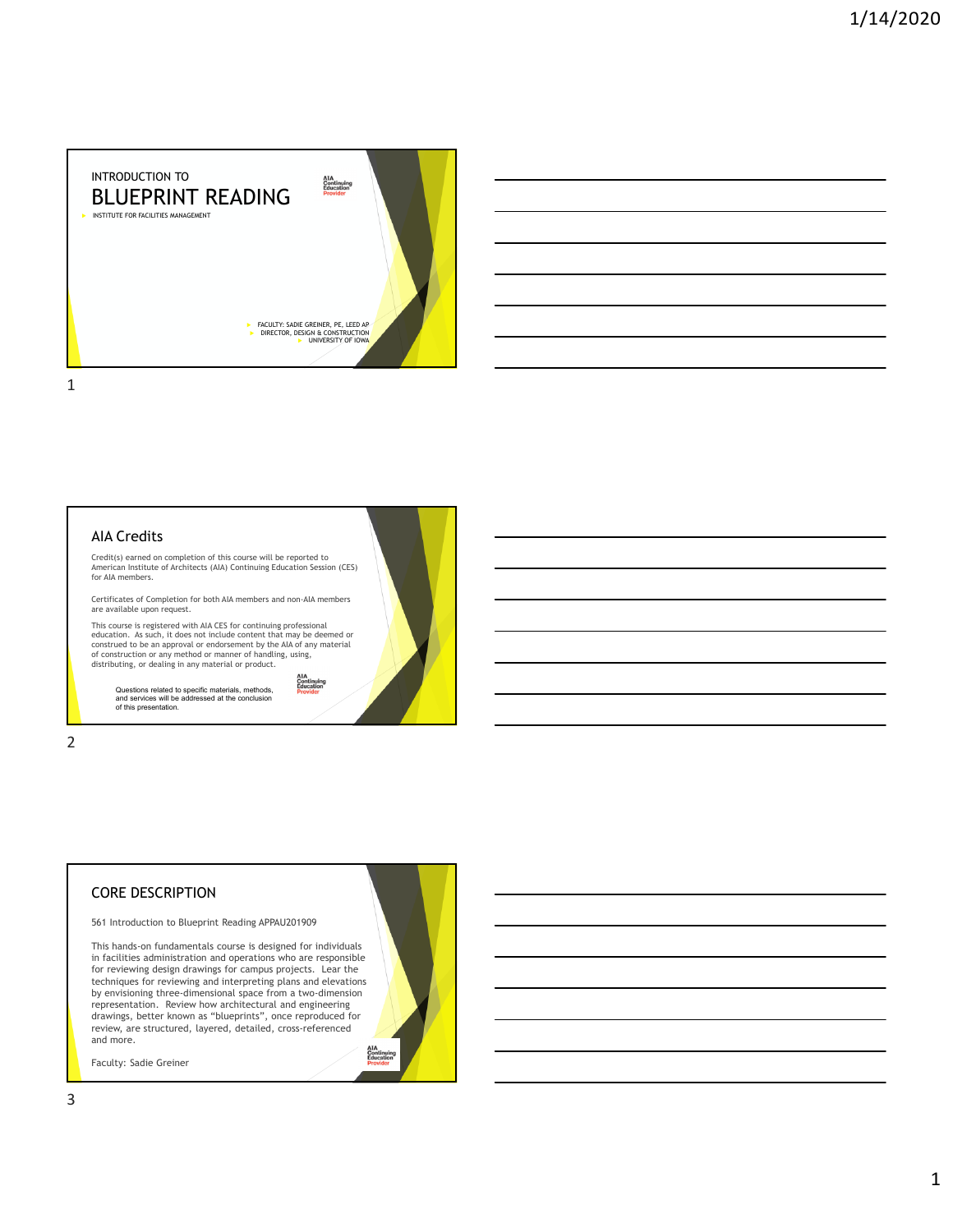## LEARNING OBJECTIVES

1. Discuss the responsibilities for reviewing design drawings for campus project.

2. Learn the techniques for reviewing and interpreting plans by envisioning three-dimensional space from a two-dimension representation.

AIA<br>Continuing<br>Education<br>Drouider

3. Review architectural and engineering drawings, are structured, layered, and more

4. Review how blue prints are cross referenced.

4



COVER SHEET

PROJECT TITLE, ARCHITECT/ENGINEER NAME(S), CONTACT INFORMATION, PROJECT LOCATION MAP, DATE (ISSUED/ BID) AND INDEX OF PLAN SHEETS.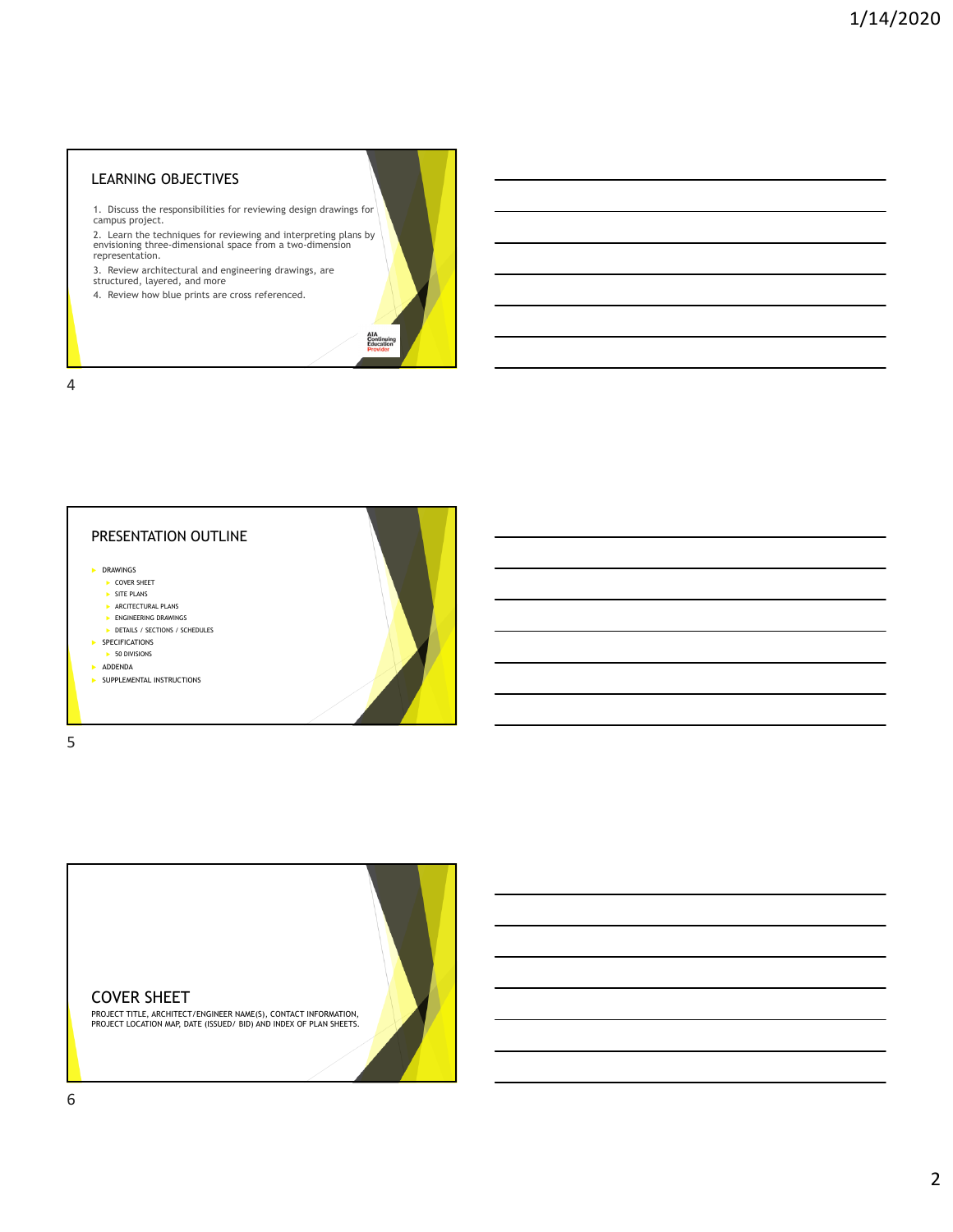





SITE DRAWINGS

TYPICALLY "C" SHEETS AND INCULDE TOPOGRAPHICAL INFORMATION, SOIL BORINGS, SITE DEMOLITION, SITE UTILITY PLANS AND BMP PLANS.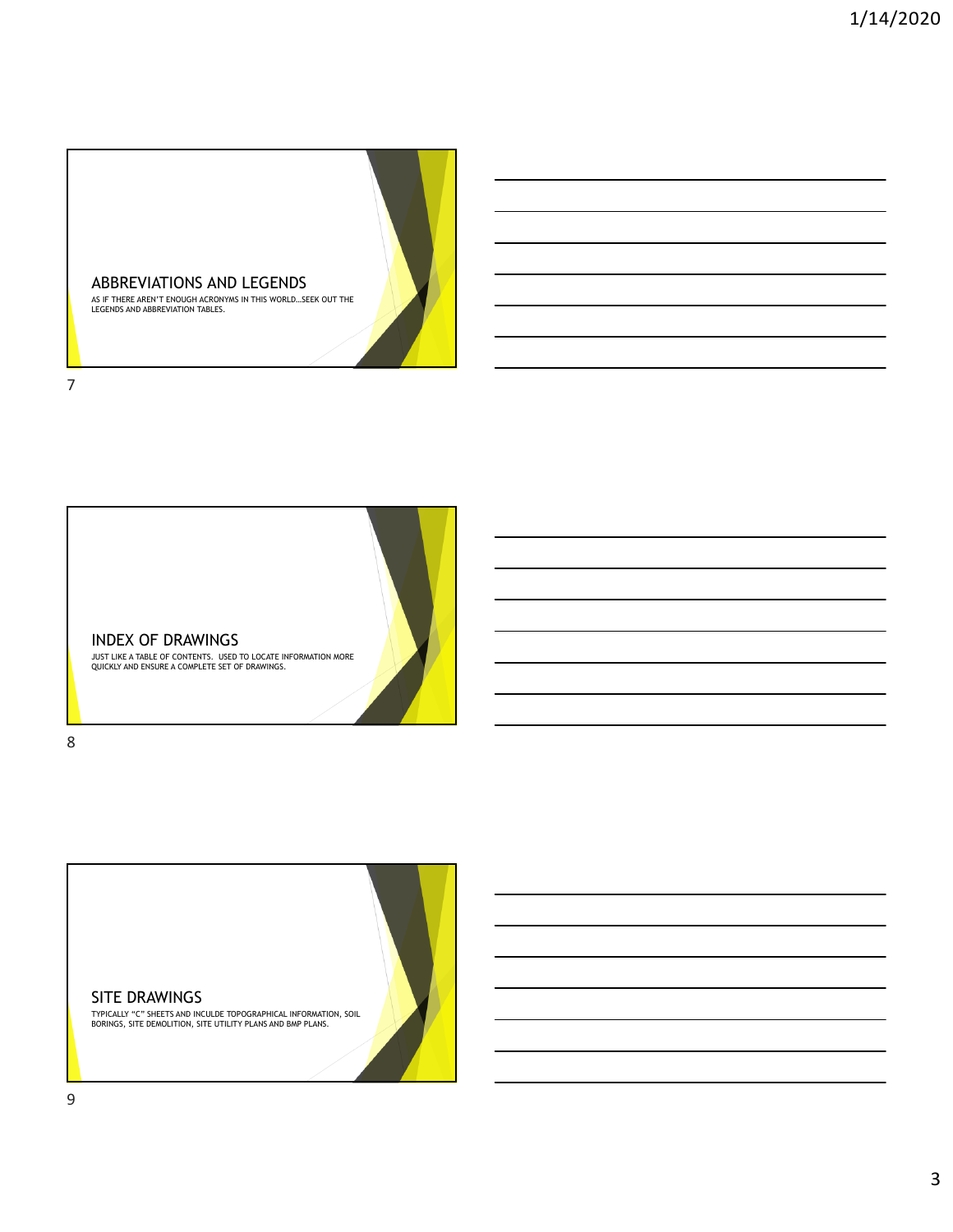

10



11

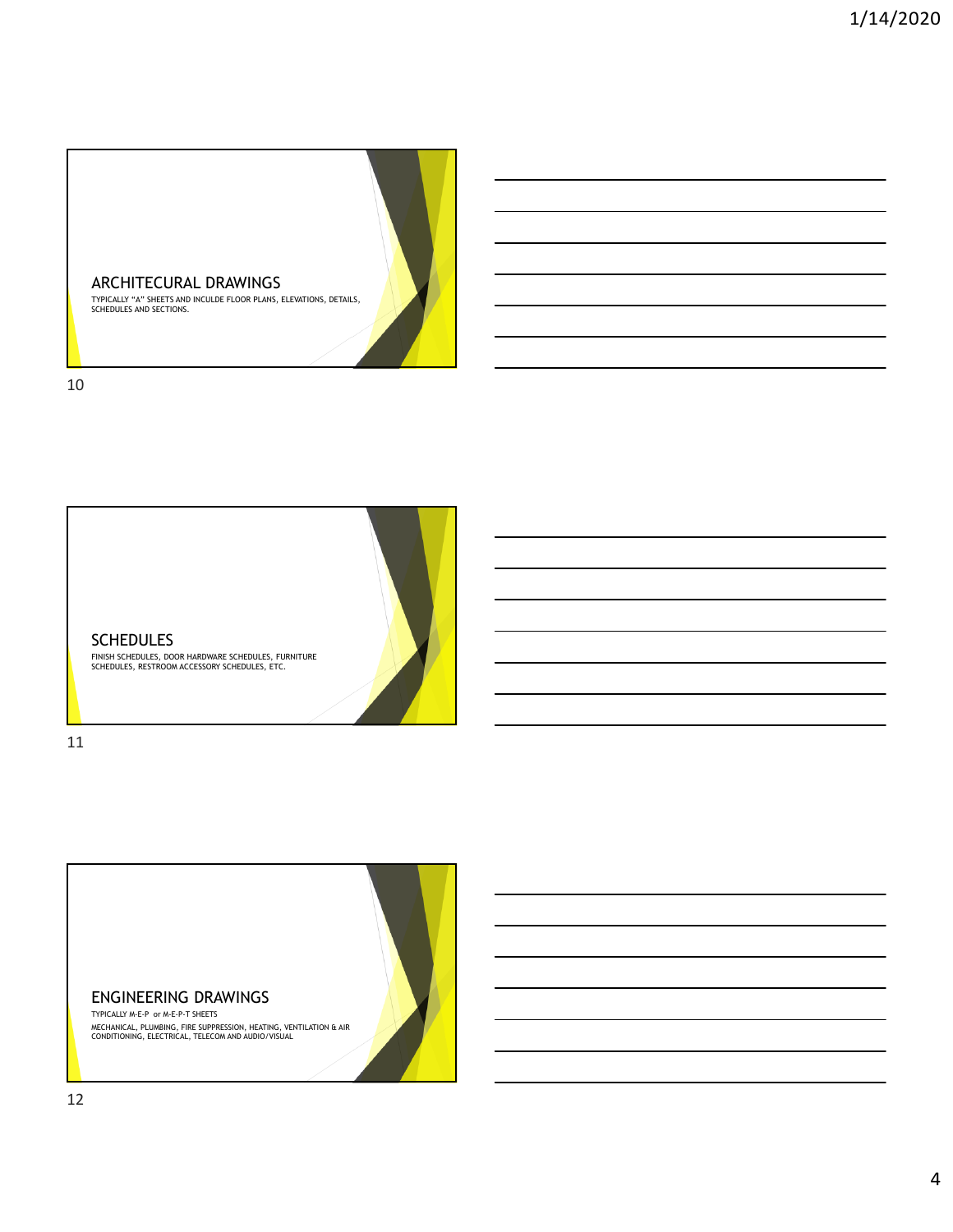

13